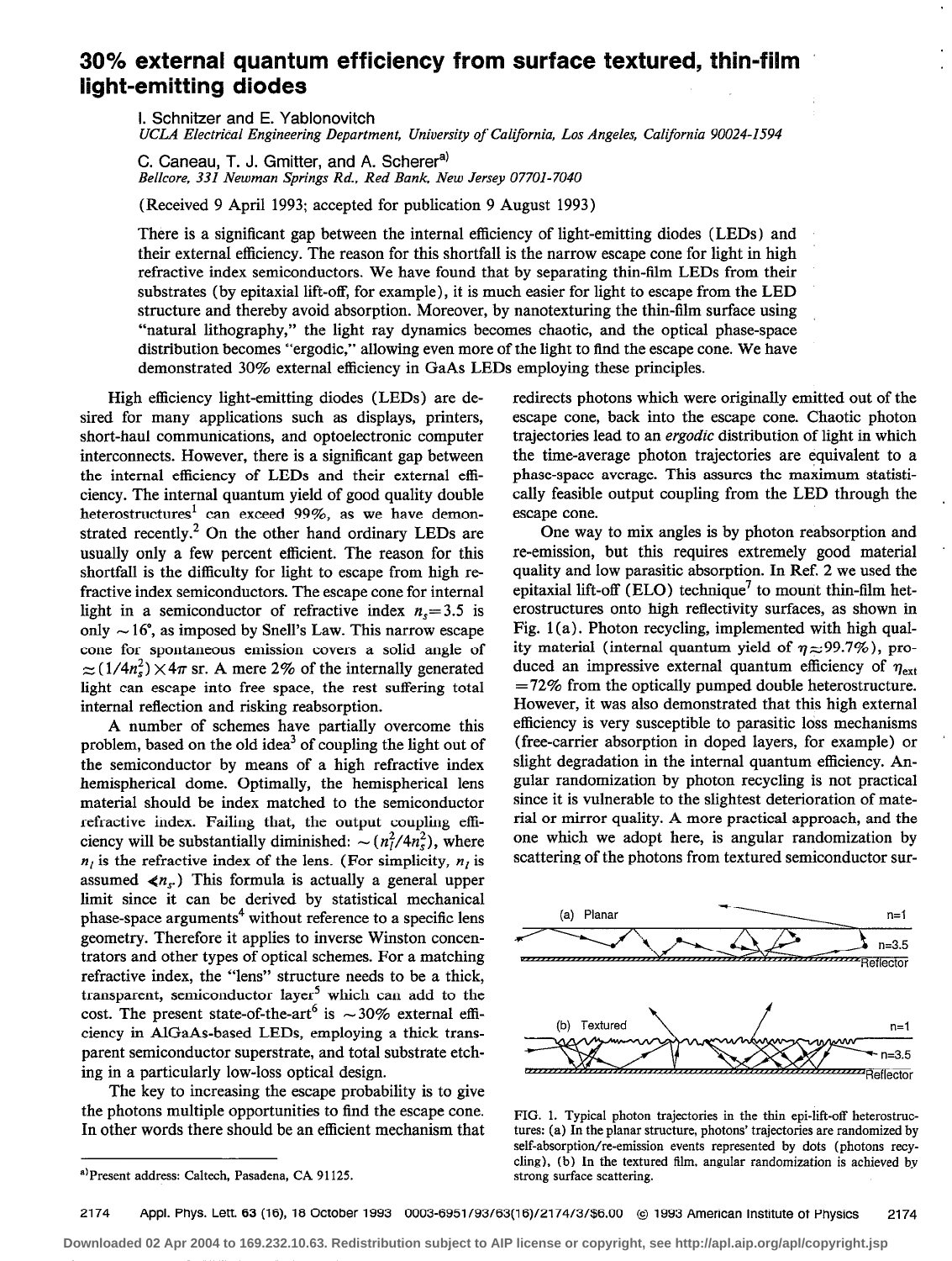faces. Thus the textured film geometry, schematically shown in Fig. 1 (b), can boost the external efficiency to 50% or more, while relieving the demand for (i), the utmost material quality and (ii), low parasitic losses, as required by the planar film geometry of Fig.  $1(a)$ .

Our approach has two key components: (i) separation of thin-film heterojunctions from the growth substrate using the  $ELO<sup>7</sup>$  technique, and (ii) nanotexturing of the thinfilm semiconductor surface by natural lithography. $8$  The principles and the device geometry that are demonstrated here can be applied to other material systems to obtain bright visible LEDs as well.

To model the behavior of the trapped photons we invoke a rate equation approach which was introduced<sup>4</sup> to analyze the ergodic behavior of light in solar cells and LEDs. The implicit assumption of such an approach is that the photon trajectories are completely randomized with respect to internal angles in the semiconductor, i.e., they behave as a photon gas. In steady state, the photon creation rate and total loss rate balance. Hence the external efficiency is given by the ratio of the emission rate into the escape cone, to the total loss rate.

In general, photons will be lost from the semiconductor by escape through the film's top surface, and by absorption in the bulk and at the rear reflector surface. The loss rate by escape through the top surface is:

$$
\int_0^{\theta_c} \int dA B_{\rm int} T(\theta) \cos \theta 2\pi \sin \theta \, d\theta = \frac{\pi B_{\rm int} A \overline{T}}{n^2}, \quad (1)
$$

where  $B_{\text{int}}$  is the internal brightness in photons/cm<sup>2</sup>/s/sr,  $\theta$  is the polar angle, A is the surface area,  $\theta_c$  is the critical escape angle ( $\sim 16^{\circ}$ ) given by sin  $\theta_c = 1/n$ , and  $\overline{T}$  is the angle averaged transmission coefficient through the top semiconductor surface. The loss rate due to absorption at the rear reflector surface is also a surface integral

$$
\int_{0}^{\pi/2} dA B_{int}[1 - R(\theta)] \cos \theta 2\pi \sin \theta \, d\theta = \pi B_{int} A[1 - \overline{R}]
$$
\n(2)

and  $\overline{R}$  is the angle averaged reflectivity. The loss of photons from the bulk is given by the volume integrated absorption

$$
\int \alpha(z) B_{\rm int} d\Omega \ dV = 4\pi B_{\rm int} A \Big( (1 - \eta) \alpha_0 d_0 + \sum_{j \neq 0} \alpha_j d_j \Big), \tag{3}
$$

where  $dV$  is the volume increment,  $d\Omega$  is the solid-angle increment,  $\alpha(z)$  is the local absorption coefficient, and  $\alpha_i$ and  $d_i$  are the absorptivity and thickness of the *j*th layer, respectively. The band-to-band absorption in the active layer,  $\alpha_0$ , produces electron-hole pairs, which may be subdivided into a portion  $(1 - \eta)\alpha_0$ , which leads to nonradiative recombination and heat, and a portion  $\eta a_0$  which leads to radiative re-emission. The radiative part rejoins the internal photon gas with no net loss or gain and is not included in the rate equations. By contrast, parasitic absorption in the layers  $j\neq 0$ , is regarded as a total loss.



FIG. 2. Schematic cross section of an epi-lift-off, textured, LED van der Waals bonded onto a SiO<sub>2</sub> coated metallic reflector. The narrow spatial distribution of injection current [the curve on the graph  $j(x)$  vs x] is due to intentional current crowding. This helps keep the light-emitting region away from the absorbing electrical contacts. The width of the textured stripe is  $\sim$  50 times the film thickness.

The escape efficiency is given by the ratio between the outflow through the escape cone, Eq. ( 1 ), divided by the total photon outflow, Eqs.  $(1)$ – $(3)$ . Hence, the external quantum efficiency of the LED is given by

$$
\eta_{\text{ext}} = \eta \, \frac{\bar{T}/4n^2}{\bar{T}/4n^2 + (1-\eta)\alpha_0 d_0 + L/4},\tag{4}
$$

where all the parasitic loss terms are included in the double-pass loss  $L = (1 - \overline{R}) + \sum 4a_j d_j$ . Thus parasitic losses 0.05 per pass boosts LED efficiency to 50% or more.

The actual LED structure is shown in Fig. 2. A conventional  $n^+$ -AlGaAs/p-GaAs/p<sup>+</sup>-AlGaAs double heterostructure is grown over a  $0.05$ - $\mu$ m-thick AlAs release layer by organometallic chemical vapor deposition. LED arrays are fully processed from these wafers and then tested. The arrays are then separated from the GaAs substrate by  $ELO$ <sup>6</sup> using HF acid selective etching of the AlAs release layer. Then thin-film arrays, supported from above by a thick wax layer, are van der Waals bonded by surface tension forces<sup>9</sup> onto large area dielectric coated Au mirrors. These reflecting substrates offer a high angle averaged reflectivity<sup>2</sup> compared to conventional metallic mirrors, or an epitaxially grown AlAs/GaAs Bragg reflector.<sup>10</sup>

To eliminate the strong parasitic absorption at the electrodes, a significant problem in all LEDs, we have employed a LED design which uses lateral injection and depends on current crowding,  $11$  as shown in Fig. 2. The diode current is crowded into a central region between the two ohmic contacts, but reasonably distant from either contact. This minimizes parasitic optical absorption at the ohmic contacts.

In Fig. 2, the GaAs active region is doped with a holes to a moderate density  $p=3\times 10^{17}$  cm<sup>-3</sup>, near the optimum density for good internal luminescence yield. The sheet conductivity of the  $n^+$ -Al<sub>0.2</sub>Ga<sub>0.8</sub>As layer is much greater than that of the  $p^+$ -Al<sub>0.3</sub>Ga<sub>0.7</sub>As layer due to the difference in mobility of electrons and holes, even though both layers are doped to  $3 \times 10^{18}$  cm<sup>3</sup>. Since the n<sup>+</sup>-Al<sub>0.2</sub>Ga<sub>0.8</sub>As heterocontact layer extends only part way between electrodes, the electron injection will be forced to occur just before this layer ends. Due to the higher resistance of the  $p^+$ - $Al<sub>0.3</sub>Ga<sub>0.7</sub>As heterocontact layer, the hole current will not$ extend far under the edge of the  $n^+$  conductive layer. Thus, resistive voltage drops in the  $p^+$  layer "crowd" the diode